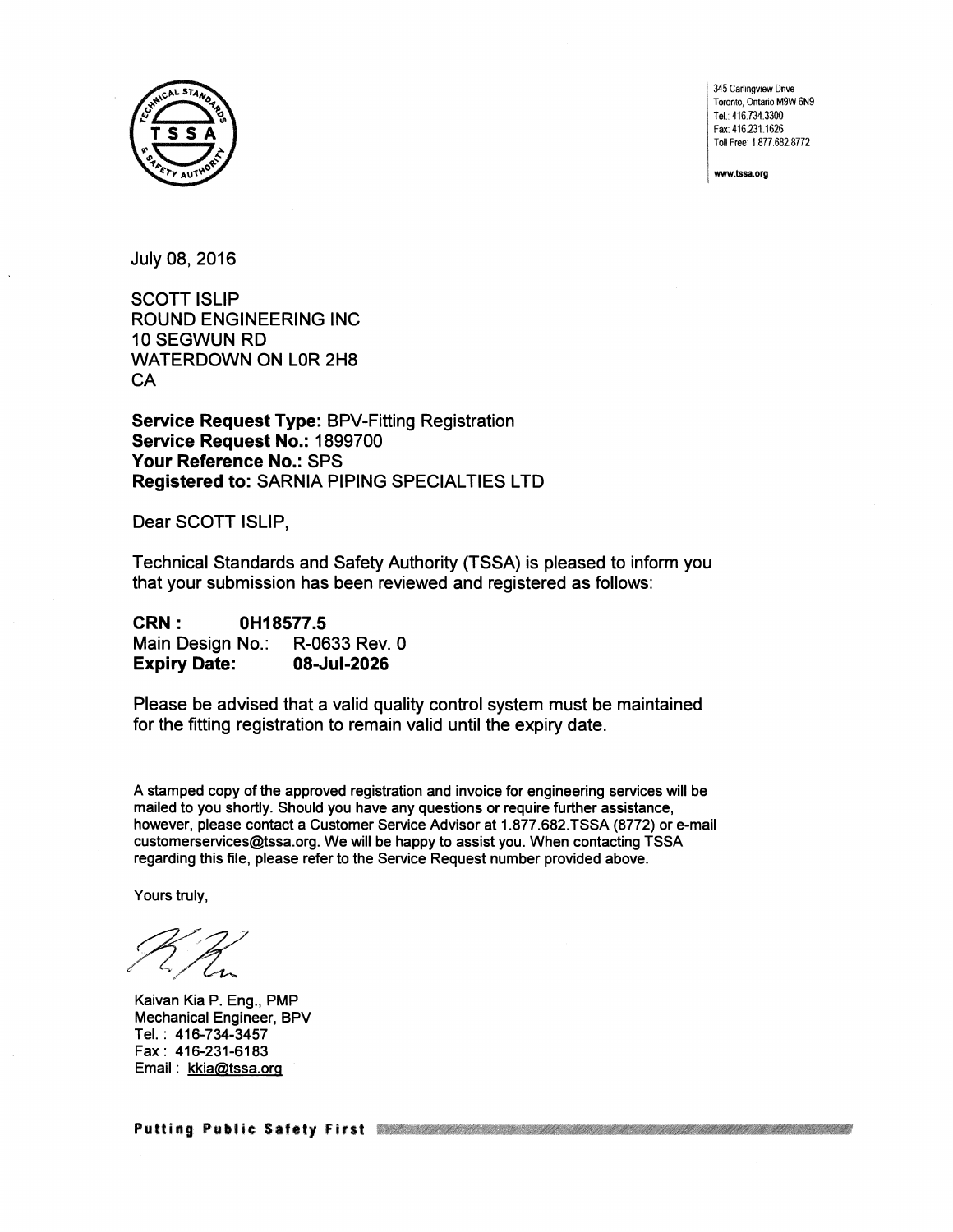

**TECHNICAL STANDARDS &** SAFETY AUTHORITY 14th Floor, Centre Tower 3300 Bloor Street West<br>3300 Bloor Street West<br>Canada M8X 2X4

Show facsimile of manufacturer's logo or trademark, as it will<br>appear on the fitting, in the space below



| <b>STATUTORY DECLARATION</b>                                                                                                                                                                                                                                                                                                                          |                         |                                    |  |  |  |  |  |
|-------------------------------------------------------------------------------------------------------------------------------------------------------------------------------------------------------------------------------------------------------------------------------------------------------------------------------------------------------|-------------------------|------------------------------------|--|--|--|--|--|
| <b>Registration of Fittings</b>                                                                                                                                                                                                                                                                                                                       |                         |                                    |  |  |  |  |  |
| RICHARD FELTON, PRESIDENT                                                                                                                                                                                                                                                                                                                             |                         |                                    |  |  |  |  |  |
| (Name and Position, e.g. President, Plant Manager, Chief Engineer)                                                                                                                                                                                                                                                                                    |                         |                                    |  |  |  |  |  |
| of SARNIA PIPING SPECIALTIES LTD.<br>(Name of Manufacturer)                                                                                                                                                                                                                                                                                           |                         |                                    |  |  |  |  |  |
|                                                                                                                                                                                                                                                                                                                                                       | 1-800-355-1740          |                                    |  |  |  |  |  |
| Located at 765 EVETT STREET, SARNIA, ONTARIO, N7S 5N3<br>(Plant Address)                                                                                                                                                                                                                                                                              | (Fex No.)               |                                    |  |  |  |  |  |
| do solemnly declare that the fittings listed hereunder, which are subject to the Technical Standards and Safety Act, Boilers<br>and Pressure Vessels Regulation, comply with all of the requirements of<br><b>ASME B31.3</b>                                                                                                                          |                         |                                    |  |  |  |  |  |
| (Title of recognized North American Standard)<br>which specifies the dimensions, materials of construction, pressure/temperature ratings, identification marking the fittings and service;                                                                                                                                                            |                         |                                    |  |  |  |  |  |
|                                                                                                                                                                                                                                                                                                                                                       |                         |                                    |  |  |  |  |  |
| or are not covered by the provisions of a recognized North American standard and are therefore manufactured to comply with<br>as supported by the attached data which identifies the dimensions, material of construction,<br>pressure/temperature ratings and the basis for such ratings, the marking of the fitting for identification and service. |                         |                                    |  |  |  |  |  |
| I further declare that the manufacture of these fittings is controlled by a quality system meeting the requirements of CSA B51                                                                                                                                                                                                                        |                         |                                    |  |  |  |  |  |
| which has been verified by the following authority, TSSA<br>The items covered by this declaration, for which I seek registration, are category $H$ Instrument Pipes                                                                                                                                                                                   |                         | type fittings. In support of       |  |  |  |  |  |
| this application, the following information and/or test data are attached as follows:<br>SCOPE OF CRN, DRAWINGS, REPORTS                                                                                                                                                                                                                              |                         |                                    |  |  |  |  |  |
| (drawings, calculations, test reports, etc.)                                                                                                                                                                                                                                                                                                          |                         |                                    |  |  |  |  |  |
| Declared before me at $C_1 + y_6 + S_4$ onlo in the County of Lambton                                                                                                                                                                                                                                                                                 |                         |                                    |  |  |  |  |  |
| $15$ day of $\sqrt{h_1e}$ AD 2016.                                                                                                                                                                                                                                                                                                                    |                         |                                    |  |  |  |  |  |
| <b>Commissioner for Oaths:</b>                                                                                                                                                                                                                                                                                                                        |                         |                                    |  |  |  |  |  |
| Gregory, Thomas Bernard.                                                                                                                                                                                                                                                                                                                              |                         |                                    |  |  |  |  |  |
| (Frinted name)                                                                                                                                                                                                                                                                                                                                        |                         |                                    |  |  |  |  |  |
| (Signature)                                                                                                                                                                                                                                                                                                                                           | (Signature of Declarer) |                                    |  |  |  |  |  |
|                                                                                                                                                                                                                                                                                                                                                       |                         | Gollom and                         |  |  |  |  |  |
| <b>FOR OFFICE USE ONLY</b><br>To the best of my knowledge and belief, the application meets the requirements of the<br>Technical Standards and Safety Act, Boilers and Pressure Vessels Regulation, and                                                                                                                                               |                         | Freemra Ynceph<br>Safety Emigratic |  |  |  |  |  |
| CSA Standard B51 and is accepted for registration in Category                                                                                                                                                                                                                                                                                         |                         | ruge i Sterr BD                    |  |  |  |  |  |
| CRN:                                                                                                                                                                                                                                                                                                                                                  |                         | 04185775                           |  |  |  |  |  |
| Registered by:                                                                                                                                                                                                                                                                                                                                        |                         |                                    |  |  |  |  |  |
| Dated:                                                                                                                                                                                                                                                                                                                                                |                         |                                    |  |  |  |  |  |
| July 8/2026<br><b>NOTE: This registration expires on</b>                                                                                                                                                                                                                                                                                              |                         | July 8/16                          |  |  |  |  |  |
| attachment for scope.<br>PV 09553 (06/04)<br>Sheet<br>$\circ$ t<br>one                                                                                                                                                                                                                                                                                |                         |                                    |  |  |  |  |  |